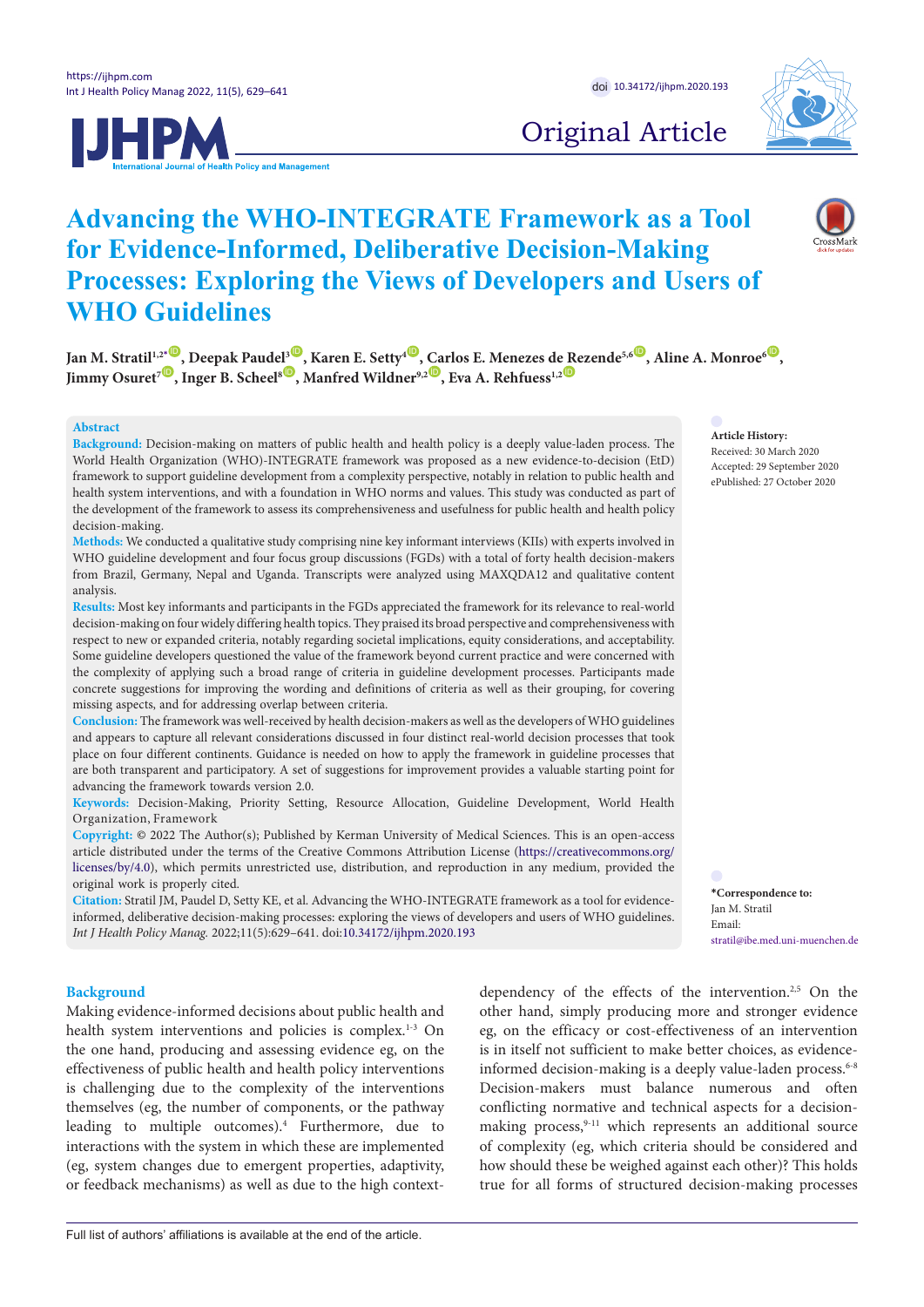## **Key Messages**

#### **Implications for policy makers**

- Public health and health policy processes are complex and deeply value-laden. This includes different types of decision-making processes at national or sub-national levels as well as the development of guidelines at a global level.
- The various affected stakeholder groups have their own reasons and principles guiding their decisions. Involving diverse stakeholders and taking their views into account in a structured way can ensure transparency, legitimacy, and acceptability of the decision, and increase the likelihood of implementation. Evidence-to-Decision (EtD) frameworks, such as the World Health Organization (WHO)-INTEGRATE framework, can serve as helpful tools.
- The WHO-INTEGRATE framework could be a valuable tool to support decision-making processes and, with regard to WHO guideline development, could enhance the relevance and applicability of WHO recommendations in public health and health policy. Suggestions provided will help to further advance the framework and to develop concrete guidance on how to apply it in practice.

#### **Implications for the public**

When making public health or health policy decisions, decision-makers should consider the best available scientific evidence and other factors (eg, cost, feasibility, or acceptability). They should also ensure that members in the committee preparing or making decisions is sufficiently diverse and represents all relevant viewpoints. This applies to political decisions at national or subnational levels and to more technical processes, eg, development of guidelines. When not adequately or transparently considered, decisions may not lead to the desired impacts or may not be considered acceptable and legitimate. Decision frameworks, such as the World Health Organization (WHO)-INTEGRATE framework, can support decisionmakers and help ensure that all factors of relevance are considered. We discussed this framework with developers of guidelines at the WHO and with groups of decision-makers across four continents. They reported that the factors (called criteria) included in this framework are both comprehensive and relevant to real world public health and health policy decisions. This suggests that the WHO-INTEGRATE framework can be a valuable tool for application from global to local levels.

in health, notably priority setting,<sup>6,12,13</sup> health technology assessments, $14$  and the development of guidelines. $15,16$ 

To support decision-makers in making informed decisions on matters of public health and health policy, the World Health Organization (WHO) provides systematically developed guidelines.15 The recommendations set forth in these guidelines are particularly important for policymakers and program managers in low- and middle-income countries who often have limited resources for conducting comprehensive processes of evidence gathering and analysis. Those responsible for developing WHO guidelines are challenged to balance the need for a comprehensive approach – which is indicated due to the complexity of the intervention, the challenges of evidence generation, and the multiplicity of values affected – with the necessity to provide recommendations in a timely manner and often under considerable resource constraints.

In guidelines and beyond, various approaches to integrate a range of specific considerations have been proposed. These approaches – the Accountability for Reasonableness (A4R) framework by Daniels and Sabin<sup>17-21</sup> among others<sup>6,14,22,23</sup> – emphasize the importance of transparency throughout the process, the inclusion of relevant stakeholders, the appropriate composition of the decision-making panel, and the identification and weighting of criteria to be considered, as well as the possibility of revisions and appeals. According to A4R,17 one key aspect is the condition of relevance: the decision or recommendation must rest on evidence, reasons, and principles that all fair-minded parties can agree are relevant to deciding how to meet the diverse needs of affected stakeholders under the imposed resource constraints.<sup>17</sup> Such processes can increase the acceptability and perceived legitimacy of a decision<sup>19,24,25</sup> even if – given varying and sometimes contradictory interests – no consensus regarding the *right* selection and weighting of criteria can be achieved.<sup>19</sup>

Involving representatives of all relevant stakeholder groups, including community representatives (eg, citizens, patients) in the process of identifying these reasons and principles is considered ideal.6,14,26,27 However, it is often difficult to meet this ideal due to time and resource constraints; this increases the risk of relevant criteria being overlooked. While not intended to nor able to replace stakeholder participation, Evidence-to-Decision (EtD) frameworks can support decision-makers and guideline developers in this balancing act.28,29 EtD frameworks tend to comprise sets of criteria as well as procedural guidance. They are intended to ensure that all relevant criteria are considered, the best available evidence is assessed, and the underlying rationale is made explicit and transparent.<sup>30</sup> When applied well, these EtD frameworks can help identify and integrate the criteria of relevance for a given decision-making process, even if the voices of all relevant stakeholders were not heard. Their use should, however, not be misinterpreted as a justification for an unbalanced or incomplete composition of the committee preparing or making decisions. Furthermore, structured processes guided by EtD frameworks can lead to better, more rational decisions by counteracting inadequate (cognitive, emotional or social) heuristics, cognitive biases, or in-group dynamics.31-35 Therefore, EtD frameworks should be as comprehensive as possible, which often is at odds with the constraints, and needs to be balanced against the resources and time available for developing an informed decision.

WHO uses EtD frameworks in their process to develop guidelines.15,27 Given the reach and potential impact of the recommendations set forth in WHO guidelines, the nature of the guideline development process and the criteria used to inform recommendations set a benchmark for other uses. Both are described in the WHO guideline handbook for guideline development.27 In formulating recommendations WHO Guideline Development Groups (GDG)<sup>27</sup> are asked to consider not only evidence of effectiveness but also a range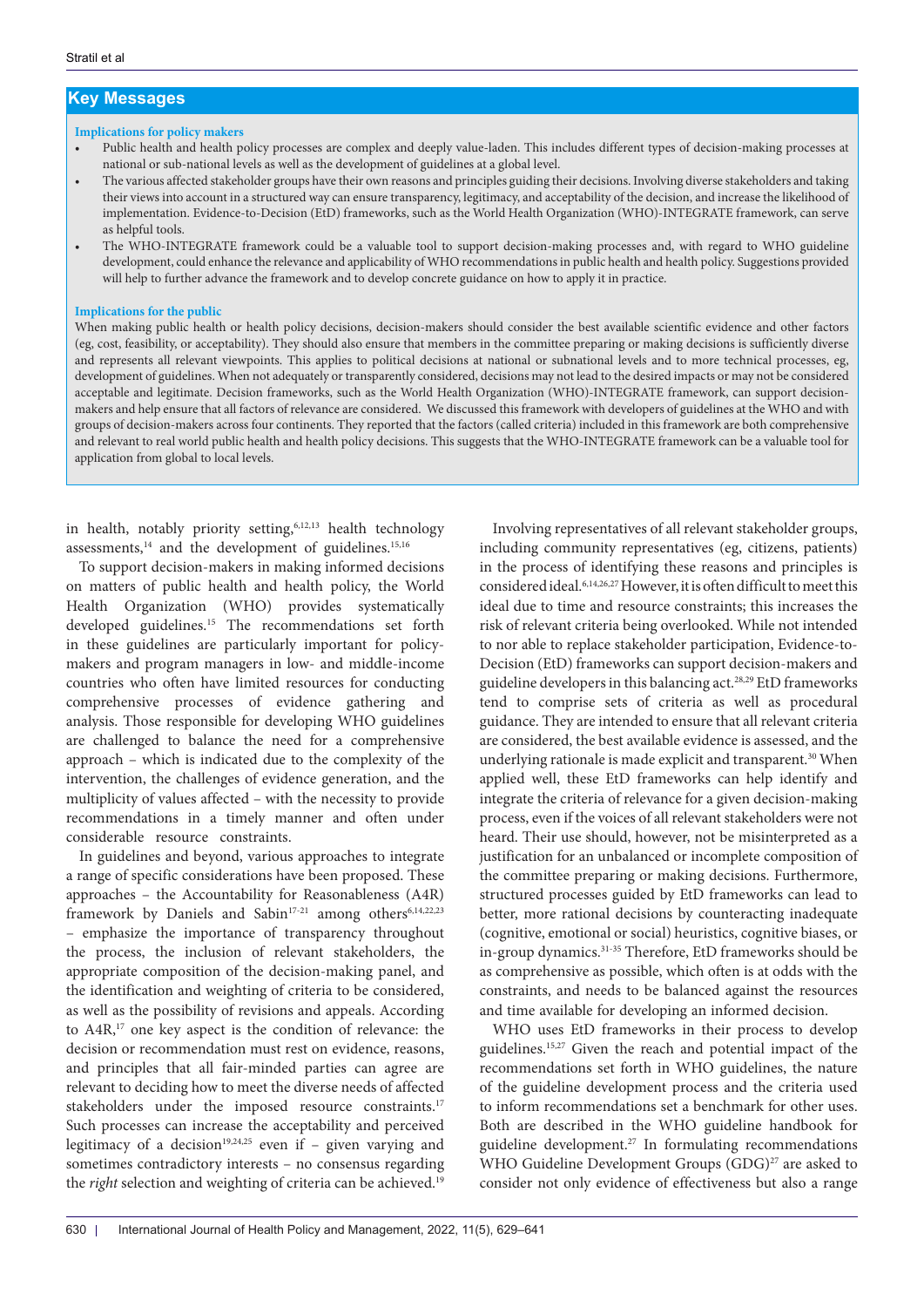of other criteria (eg, resource implications, acceptability, feasibility<sup>27</sup>) derived from an early version of the Grading of Recommendations Assessment, Development and Evaluation (GRADE) EtD framework.27,30,35 Methods for guideline development were originally tailored to clinical interventions, and are still profoundly influenced by this field.<sup>36,37</sup> WHO recently commissioned a series of papers to make guideline development methods more applicable to complex public health and health system challenges.15 In this context, a new EtD framework, the WHO-INTEGRATE framework version 1.0,16 was developed with a strong conceptual and normative foundation<sup>16</sup> primarily based on an evaluation of WHO norms and values derived from key WHO documents (eg, the WHO constitution) and widely used public health ethics frameworks. To ensure the relevance of the framework, this normative approach was combined with a literature review of decision criteria used in real world decision-making,<sup>38</sup> and an assessment of complexity features.16

The WHO-INTEGRATE framework comprises six criteria – *balance of health benefits and harms*; *human rights and sociocultural acceptability*; *health equity*, *equality and nondiscrimination*; *societal implications; financial and economic considerations*; and *feasibility and health system considerations*  – as well as the meta-criterion *quality of evidence*. Each criterion encompasses a detailed definition, a set of subcriteria, example questions to assess these sub-criteria and a methodological toolbox with suggested methods for collecting, synthesizing and appraising evidence. Applicability and benefit of the WHO-INTEGRATE framework to realworld decision-making situations remain to be tested.

The objective of this study was to assess the WHO-INTEGRATE framework version 1.0 through a wider participatory process with experts involved in developing WHO guidelines on an international level as well as decisionmakers developing national guidelines and/or adapting and implementing WHO guidelines on a national level. Specifically, it served to review the framework in terms of its overall structure and specific criteria and to shed light on the comprehensiveness, relevance, and usefulness in real-world decision-making contexts.

#### **Methods**

We conducted nine key informant interviews (KIIs) with experts involved in WHO guideline development on an international level as well as four focus group discussions (FGDs) with health decision-makers in Brazil, Germany, Nepal, and Uganda.

## Participants and Data Collection *Key Informant Interviews*

The KIIs were conducted with experts who had recently participated in a WHO guideline development process, either as the coordinating WHO staff, GDG chair, or the methodologist supporting the process. In consultation with the Secretariat of the WHO Guideline Review Committee, three WHO guidelines – on sexual and reproductive health and rights of women living with HIV,<sup>39</sup> on communicating risk in public health emergencies<sup>40</sup> and, on antenatal care for a positive pregnancy experience $41$  – were selected purposefully, with the aim to cover distinct types of interventions and to capture positive as well as challenging experiences with applying the GRADE EtD framework.<sup>27</sup>

In the face-to-face or telephone/video interviews carried out between June and October 2017, we used a semi-structured, pre-tested interview guide, developed based on the guiding research questions [\(Supplementary file 1\)](#page-10-0). The first interview part focused on the experience of using the GRADE EtD framework to formulate recommendations and decide on their strength. In the second part, the interviewees received an interim version of the WHO-INTEGRATE framework and were asked to comment on practical considerations (eg, understandability), the framework content (eg, missing criteria), and the implications of using the framework in WHO guideline development processes.

The audio files of the recorded interviews were transcribed, reviewed, pseudonymized, and then deleted.

#### *Focus Group Discussions*

The FGDs were conducted with decision-makers across four countries and continents, as detailed in [Table 1](#page-3-0) and [Supplementary file 2](#page-10-1). To capture the diversity of views, we sought to maximize heterogeneity among countries (ie, country income group, region) and topics of discussion (ie, type of intervention/approach).

Local researchers undertook the FGDs in close collaboration with the developers of the framework between August 2017 and October 2018. A topic of current importance was suggested by the local researchers. Decision-makers were identified by the local contact, who reached out to a purposive sample of experts involved with making national recommendations, and potential WHO guideline users, ie, those responsible for adapting and implementing recommendations locally, regionally, or nationally. The recruitment strategy and composition of decision-makers varied across the four FGDs regarding the nature of the committee (providing advice vs. making recommendations), the level of decision-making (national vs. local) and exact composition (representative sub-set of committee vs. ad hoc assembly of participants) (see [Table 1](#page-3-0) for details).

We developed a preliminary interview guide based on the KII interview guide and adapted it to the setting and topic of the FGDs [\(Supplementary file 1\)](#page-10-0). The FGDs were set up as a thought experiment: First, the participants conducted a guided brainstorming session on criteria of relevance for the decision-making process on their chosen topic, at which point they were unaware about the content of the WHO-INTEGRATE framework. This was one in order to not have the discussion of criteria and considerations of relevance be "contaminated" or framed by the content of the framework. Second, they were presented with an interim version of the framework and asked to review whether the framework covered the previously discussed criteria, whether aspects were missing, and whether there might be specific suggestions for improvement.

The files of the audio-recorded FGDs were transcribed and the transcripts reviewed by the local researchers. Transcripts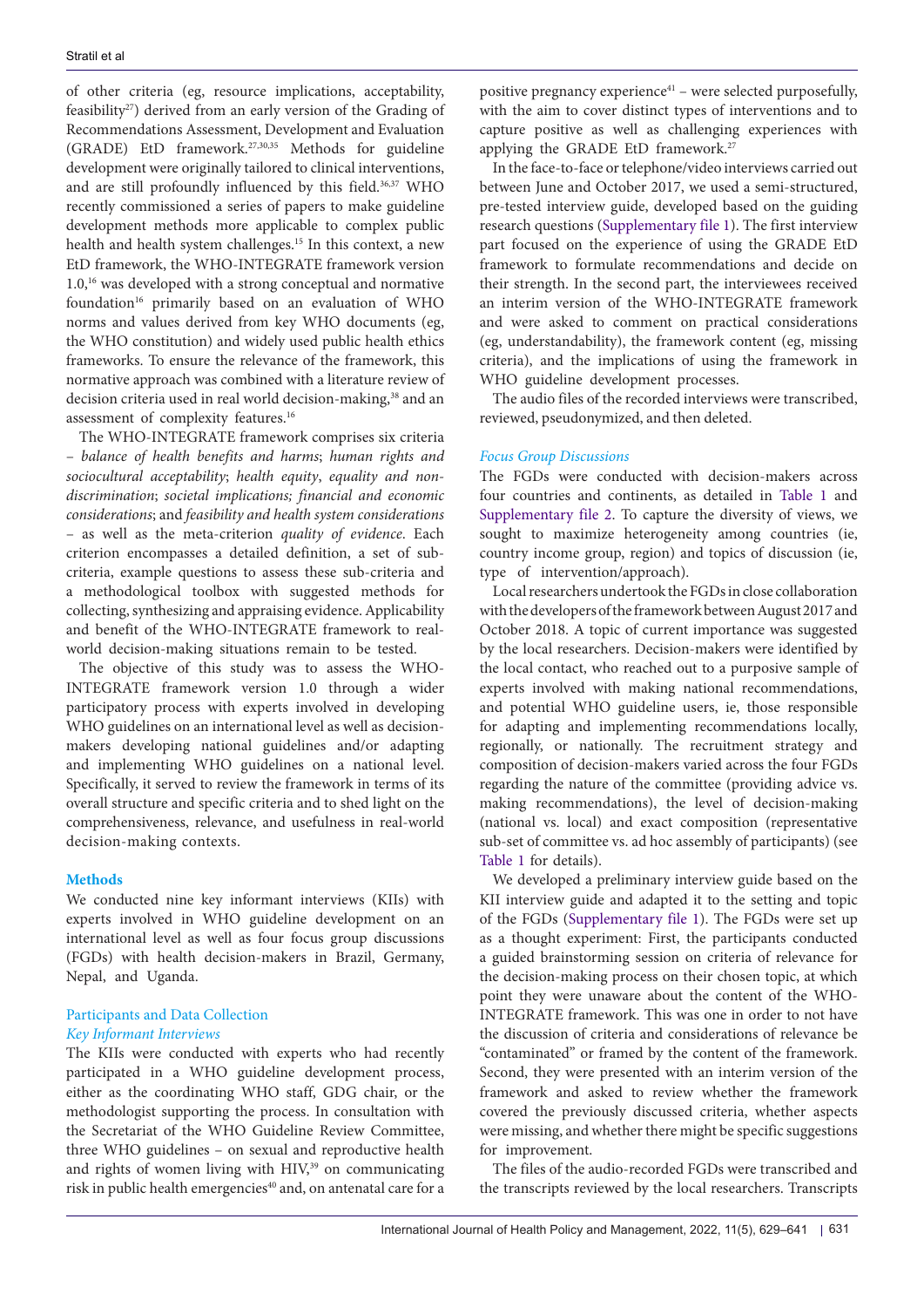**Table 1**. Countries, Thematic Areas and Topics of FGDs

| Country                                             | <b>Brazil</b>                                                                                                                                                                                                                                     | Germany                                                                                                                                                                                                                                   | Nepal                                                                                                                                                                                                                                                            | Uganda                                                                                                                                                                                                                                                                                                                                                                                                                                                                                       |
|-----------------------------------------------------|---------------------------------------------------------------------------------------------------------------------------------------------------------------------------------------------------------------------------------------------------|-------------------------------------------------------------------------------------------------------------------------------------------------------------------------------------------------------------------------------------------|------------------------------------------------------------------------------------------------------------------------------------------------------------------------------------------------------------------------------------------------------------------|----------------------------------------------------------------------------------------------------------------------------------------------------------------------------------------------------------------------------------------------------------------------------------------------------------------------------------------------------------------------------------------------------------------------------------------------------------------------------------------------|
| Thematic area                                       | Infectious diseases; healthcare system                                                                                                                                                                                                            | Public health nutrition; non-communicable<br>diseases                                                                                                                                                                                     | Sexual and reproductive health; health services<br>research                                                                                                                                                                                                      | WaSH; infectious diseases                                                                                                                                                                                                                                                                                                                                                                                                                                                                    |
| Topic of FGD                                        | Tuberculosis guidelines and decentralized<br>actions related to tuberculosis control                                                                                                                                                              | (Health) implications of an elimination of an EU<br>quota system on isoglucose and considerations<br>regarding countermeasures (eg, labelling, taxation<br>and/or prohibition of products)                                                | Health services related to sexual reproductive<br>health and rights of adolescents                                                                                                                                                                               | Management of untreated wastewater, including sewage<br>from septic tanks and fecal sludge from pit latrines                                                                                                                                                                                                                                                                                                                                                                                 |
| Country income group                                | Middle-income country                                                                                                                                                                                                                             | High-income country                                                                                                                                                                                                                       | Low-income country                                                                                                                                                                                                                                               | Low-income country                                                                                                                                                                                                                                                                                                                                                                                                                                                                           |
| WHO region                                          | Latin American Region                                                                                                                                                                                                                             | European Region                                                                                                                                                                                                                           | South East Asian Region                                                                                                                                                                                                                                          | African Region                                                                                                                                                                                                                                                                                                                                                                                                                                                                               |
| Researcher(s)<br>conducting FGD                     | AAM, CEMR                                                                                                                                                                                                                                         | <b>JMS</b>                                                                                                                                                                                                                                | <b>DP</b>                                                                                                                                                                                                                                                        | JO, KS                                                                                                                                                                                                                                                                                                                                                                                                                                                                                       |
| Date of FGD                                         | June 2018                                                                                                                                                                                                                                         | June 2018                                                                                                                                                                                                                                 | October 2017                                                                                                                                                                                                                                                     | August 2017                                                                                                                                                                                                                                                                                                                                                                                                                                                                                  |
| Number of<br>participants                           | $n = 17$                                                                                                                                                                                                                                          | $n = 7$                                                                                                                                                                                                                                   | $n = 8$                                                                                                                                                                                                                                                          | $n = 8$                                                                                                                                                                                                                                                                                                                                                                                                                                                                                      |
| Characteristics of<br>participants and<br>rationale | Multidisciplinary staff and invited<br>members of National Coordination<br>for Tuberculosis Control Program<br>directly dealing with national policies<br>implementation, decision-making and<br>public health protocols design and<br>adaptation | Staff of the Bavarian Health and Food Safety<br>Authority across several departments advising on<br>and preparing decisions regarding food safety and<br>food regulation on the level of a German federal<br>state                        | National level experts from governmental<br>institutions (eg, divisions of ministry of<br>health) and Nepali experts from national and<br>international NGOs working on development<br>and implementation of programs of and rights<br><b>ASRH</b>               | Members of a national workgroup on water and<br>sanitation from diverse organizational sectors,<br>including national and sub-national government,<br>nongovernmental/civil society, NGO network, and private<br>actors with expertise in water and sanitation guideline<br>implementation; including Ugandan representative<br>of the Sanitation and Water for All network and WHO<br>sanitation guideline development; (note: foreign aid and<br>multilateral organizations were excluded) |
| Recruitment approach                                | Direct contact with implementation<br>science expert and researchers working<br>on the topic to identify a diverse set of key<br>experts; invitation of identified experts by<br>the local researchers directly via email.                        | Direct contact (personal, via telephone or email)<br>of staff members involved with analyzing the<br>implications of food safety or providing guidance<br>on such countermeasures within the Bavarian<br>Health and Food Safety Authority | Direct contact (in person, telephone) to<br>individual experts from the federal ministry<br>of health and individual national and<br>international NGOs; snowballing recruitment<br>of additional experts in the field through the<br>directly contacted experts | In-person recruitment of key contacts at professional<br>conferences followed by more extensive email<br>recruitment within national water and sanitation work<br>group; snowballing recruitment through referral to other<br>potential participants in their networks of professionals<br>doing work on national WaSH issues                                                                                                                                                                |
| <b>Duration FGD</b>                                 | 130 minutes                                                                                                                                                                                                                                       | 95 minutes                                                                                                                                                                                                                                | 100 minutes                                                                                                                                                                                                                                                      | 120 minutes                                                                                                                                                                                                                                                                                                                                                                                                                                                                                  |
| Setting of data<br>collection                       | Brasília, Brazil<br>Conference room in the building of the<br>National Coordination for the National<br><b>Tuberculosis Control Program</b>                                                                                                       | Munich, Germany<br>Conference room in the building of the Bavarian<br>Health and Food Safety Authority (1 participant via<br>video link)                                                                                                  | Kathmandu, Nepal<br>Conference room at centrally located hotel                                                                                                                                                                                                   | Kampala, Uganda<br>Conference room at WHO offices                                                                                                                                                                                                                                                                                                                                                                                                                                            |
| Language of FGD/<br>analysis                        | Portuguese/English                                                                                                                                                                                                                                | German/German                                                                                                                                                                                                                             | Nepali/English                                                                                                                                                                                                                                                   | English/English                                                                                                                                                                                                                                                                                                                                                                                                                                                                              |

<span id="page-3-0"></span>Abbreviations: WaSH, Water, sanitation, and hygiene; FGD, focus group discussion; EU, European Union; WHO, World Health Organization; ASRH, adolescent sexual and reproductive health and rights; NGO, non-governmental organi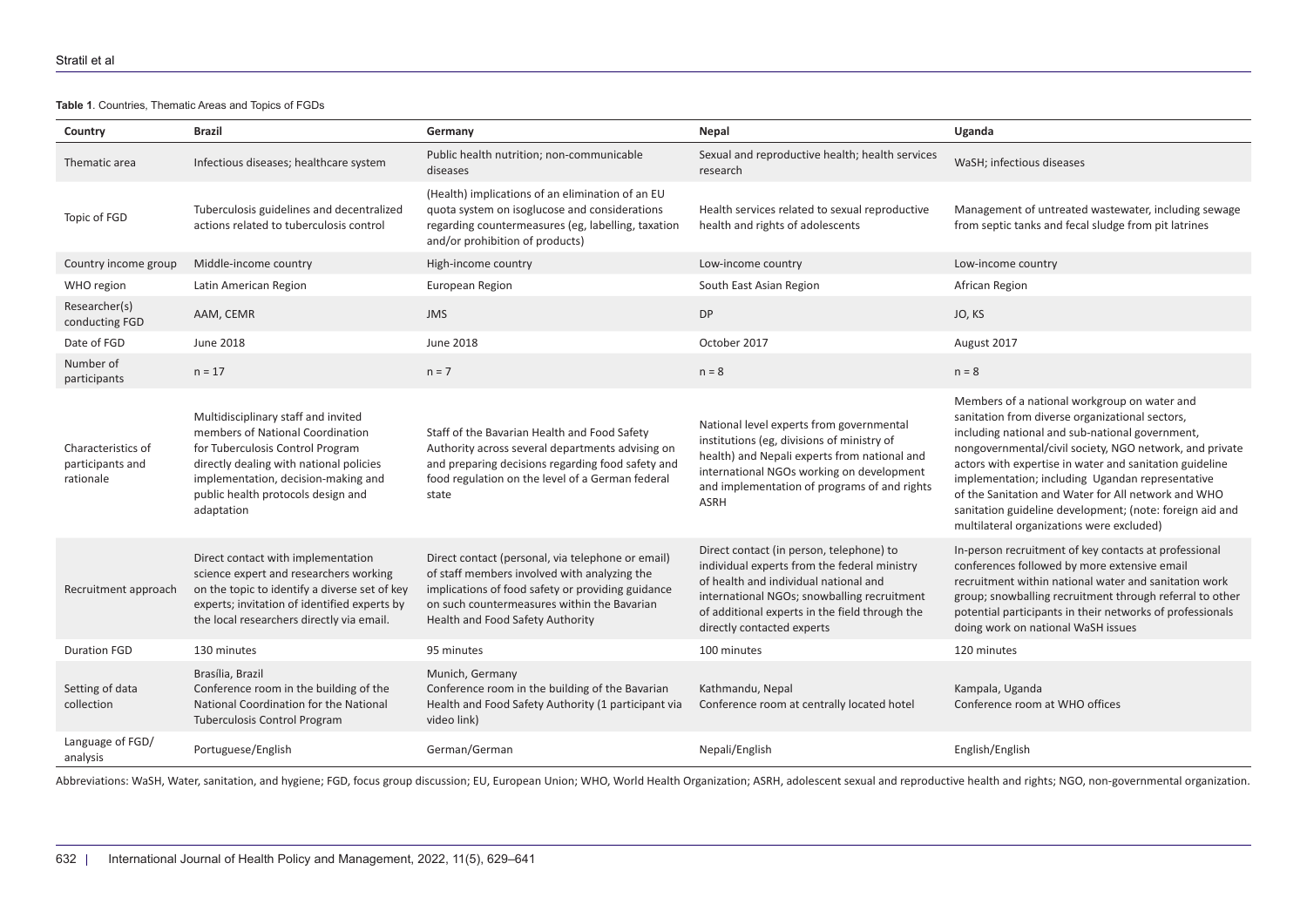were subsequently pseudonymized, translated into English (Brazil and Nepal) and reviewed after translation in the light of the audio-records. Audio-records were then deleted.

#### Data Analysis

A two-person team (JMS and IS, ST or KK) analyzed the pseudonymized transcripts (KIIs and FGDs) through qualitative content analysis, following the approach by Mayring.42 Findings for the FGDs were provided to local contacts for feedback, clarification, and discussion. The analysis of the transcript of the FGD conducted in Germany was not translated but rather analyzed in German by two native speakers (JMS and KK). We followed mixed deductive and inductive approaches to develop the coding frames ([Supplementary file 3\)](#page-10-2) using the software MAXQDA12 (VERBI Software GmbH, Berlin). Furthermore, one researcher (JMS) assessed coded passages of the FGD transcripts with respect to whether aspects considered relevant for decisionmaking on the topic and theme in question were covered by the criteria and sub-criteria of the WHO-INTEGRATE framework.

#### **Results**

We conducted nine KIIs with WHO guideline staff  $(n=2)$ , GDG chairs  $(n=4)$ , and methodologists  $(n=3)$  with a median duration of 62 minutes (range 57-69 minutes). Two additionally intended interviews did not take place, as one participant had retired (and therefore declined) and one interview could not be scheduled despite repeated attempts. The duration of the four FGDs with between seven and seventeen participants ranged from 95-150 minutes [\(Table 1](#page-3-0), [Supplementary file 2](#page-10-1)). The topics were: tuberculosis guidelines and decentralized actions related to tuberculosis control (Brazil), the (health) effects of an increase of isoglucose in food and potential countermeasures (Germany), health services related to sexual reproductive health and rights of adolescents (Nepal), and the management of untreated wastewater, including sewage from septic tanks and fecal sludge from pit latrines (Uganda).

#### Overview of Focus Group Discussions

For conciseness, we aim to provide a synthesis rather than detailed account of all four FGDs here. Supplemental data is available by contacting the authors. The next section outlines the first phase of the discussions, as this varied, and summarizes selected main themes.

#### *Focus Group Discussion in Brazil*

The FGD in Brazil was concerned with the development of tuberculosis guidelines and manuals within the Brazilian national plan to fight tuberculosis.

During the first phase, participants discussed their experiences with the development of this plan, covering both general challenges in guideline development (eg, alignment with national and supranational strategies) and specific considerations in making recommendations; most often they referred to testing strategies as an example. Criteria of relevance brought up during this phase included affordability, availability, acceptability of healthcare access, adherence to treatments, economic and financial feasibility, costeffectiveness, and political importance.

A central consensual theme was the need to accommodate the realities of a heterogeneous country ("multiple Brazils") comprising municipalities with high- versus low-disease burdens, and the related needs to address subsidiarity and empowerment of municipalities to develop locally adapted approaches and to target social determinants within a health in all policies approach.

A second major theme was the criterion of acceptability: participants agreed on the importance of socio-cultural acceptability, especially among those intended to implement the intervention and the intended beneficiaries, stressing that acceptability could vary greatly even on a local level (eg, between healthcare institutions) and across population groups (eg, across different ethnicities or religious groups). Participants thought it unlikely to achieve socio-cultural acceptability overall. Several stated that they were unsure about how to handle the acceptability criterion based on a lack of or false knowledge among those rejecting an intervention (eg, the belief that a vaccination was developed to kill elderly).

An important point of controversy related to the question whether a separate sub-criterion regarding the right to health needed to be added. The argument in favour of adding a subcriterion was the framework's focus on health, the argument against doing so was that the right to health is already covered within the broader sub-criterion on human rights.

#### *Focus Group Discussion in Germany*

The FGD in Germany focused on food safety and food regulation, notably the expiration of an quota system of the European Union (EU) on the market share of isoglucose, which is expected to increase high-fructose corn syrup (HFCS) in foods and beverages. Due to concerns about adverse health effects of HFCS among the general public and parliamentarians, participants discussed whether the Bavarian Health and Food Safety Authority should issue a recommendation on countermeasures.

During a first phase, participants were presented with a rapid literature review, concluding that there is an ongoing controversy regarding adverse health effects of HFCS. The participants then engaged in lively discussions on whether countermeasures such as labelling, taxation and/or prohibition of products should be taken.

A central theme in the debate was the legal feasibility of such measures and lack of clarity regarding the responsible political level (ie, federal state, nation state, EU): participants discussed whether it would be in line with EU and national regulations and law if the Bavarian government would adopt and implement regulations.

A major point of controversy was the need to balance the expected avoidance of harm, the (lack of) certainty of evidence, and the intrusiveness of the intervention. Some participants argued that in view of inconclusive evidence of harm the government does not have a mandate to act. Others argued with the precautionary principle, which allows enacting regulations to protect public health despite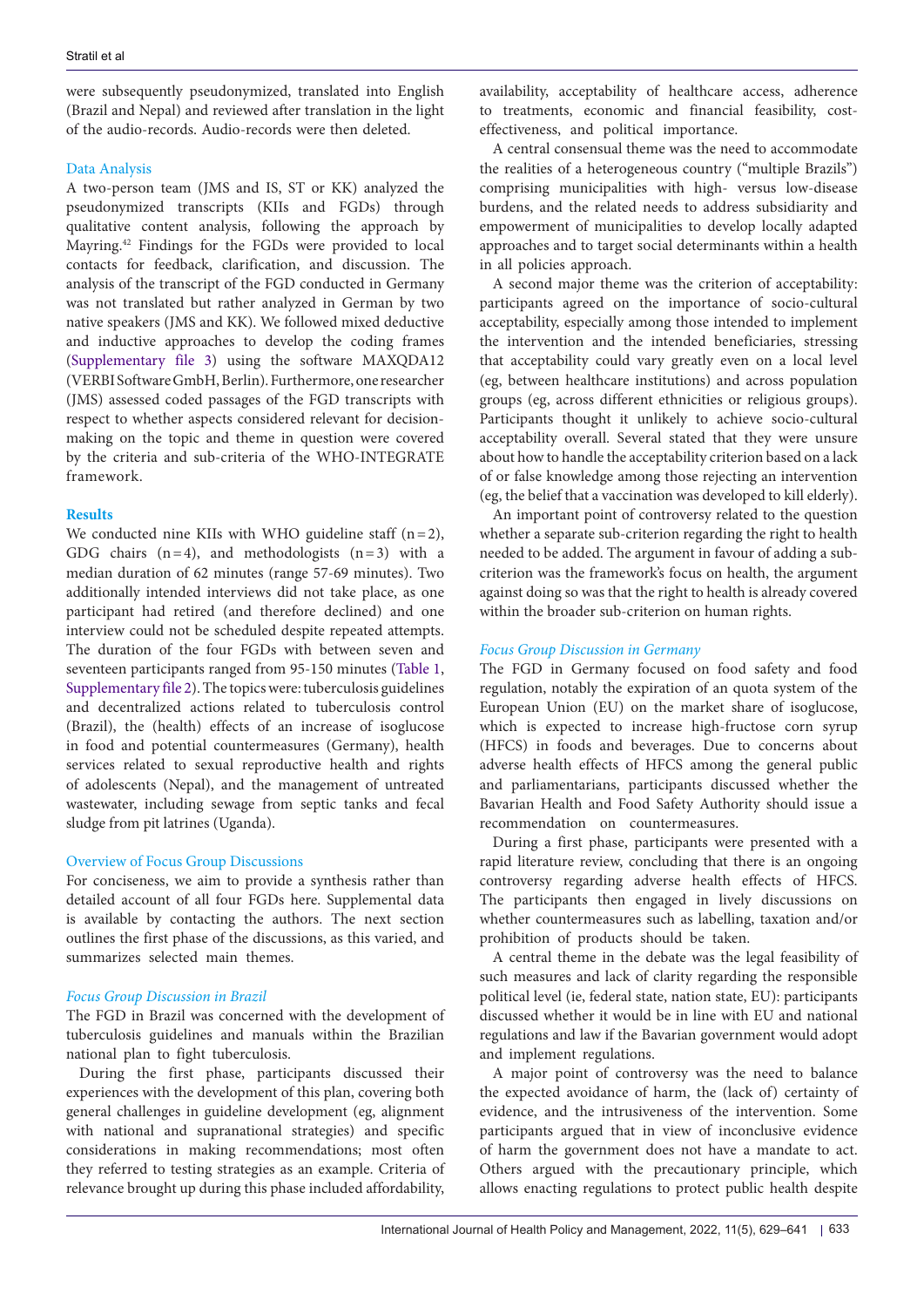#### unresolved uncertainties.

A further controversy was on the role of evidence in decision-making: methodological and ethical challenges can be prohibitive in proving harm beyond a reasonable doubt. Conflicts of interest can distort the evidence, both with respect to industry-funded research and evidence generated by researchers with ideological or personal interests (white hat bias<sup>43</sup>).

#### *Focus Group Discussion in Nepal*

The FGD in Nepal focused on adolescent sexual and reproductive health and rights (ASRH). During the first phase, participants voiced their views on important criteria for developing and implementing guidelines focused on ASRH. These included: the capacity of healthcare providers, privacy, and user-friendliness. The discussion then shifted towards experience with adapting international guidelines (eg, from WHO) and implementing ASRH programs. While international guidelines were considered useful for procuring resources from the government, the group agreed that simply transferring global guideline recommendations to local realities can be challenging (eg, due to limited acceptability or resources).

A major topic of discussion was the issue of socio-cultural acceptability. Importantly, guideline recommendations and programs cannot achieve their intended goals if they do not meet the needs and expectations of adolescents. Participants suggested that this could be achieved by engaging adolescents in developing guidelines and thus creating ownership of the program. Acceptability also encompassed community norms and values, eg, regarding gender issues. If these are not considered, a program's effectiveness and implementation would suffer.

Another central theme was the need to take local realities into account with respect to feasibility considerations. This covers locally available infrastructure as well as financial, technical and human resources. Local coordination within and beyond the health sector was regarded as essential.

#### *Focus Group Discussion in Uganda*

The FGD in Uganda focused on the management of untreated wastewater, including sewage from septic tanks and fecal sludge from pit latrines within the larger context of the WHO guidelines on sanitation and health.

During the first phase, participants discussed the importance of managing wastewater, septage and sludge, as well as the reasons for developing (international) guidelines on the topic and for potentially opposing such guidelines. Participants brought up considerations with respect to health implications of the measure, implementation and maintenance costs, and feasibility considerations.

A central theme was the interlinkage between financial costs, resource availability, feasibility, and acceptability of the intervention. Participants agreed that these aspects needed to be reflected both from the perspective of the national as well as the local government and end users. Guideline recommendations might be rejected if they were regarded as

too imposing in terms of cost and resource claims or regarded as unachievable under local circumstances.

A related central topic was the need to consider resource requirements broadly in guideline recommendations: These need to reflect the required institutional infrastructure beyond the immediate needs for implementing and maintaining the intervention, such as infrastructure for planning, budgeting, or procuring resources as well as monitoring and evaluation.

### *Differences and Commonalities Across the FGDs*

Health implications of interventions were discussed in all four FGDs, as was the need for multisectoral collaboration, implications for the health system, and consequences beyond the health sector.

While all FGDs emphasized the importance of evidence (regarding effectiveness), the debate in Germany focused on the trustworthiness of the evidence, while the other FGDs emphasized transferability and generalizability from an international level to local realities.

Socio-cultural acceptability of the intervention was discussed across all FGDs but the focus on different stakeholder groups varied: the FGD in Nepal concentrated on intended beneficiaries and the general population, the FGDs in Brazil and Uganda discussed the acceptability among those implementing and those intended to benefit from the intervention, and the German FGD was focused on political acceptability.

Furthermore, the need to consider local perspectives was raised in all FGDs. In Brazil, discussions primarily regarded the different needs and realities of municipalities, in Uganda and Nepal this focus lay on acceptability, resources availability, and feasibility, and in Germany with a concern was legal feasibility (of passing laws on the level of federal states). In this context, participants in the FGDs in Brazil, Nepal and Uganda emphasized procedural considerations in guideline development, highlighting the need to involve affected stakeholders in the process.

The importance of international guidelines and recommendations (eg, from WHO) were discussed in the FGDs in Brazil, Nepal, and Uganda, eg, regarding their usefulness in developing local guidelines or gaining political support. These were not addressed in the German FGD. In Nepal and Uganda, there was limited controversy: FGD participants seemed to strive for consensus, eg, on regarding missing criteria. In contrast, within the FGD in Germany and, to a lesser extent, in Brazil, discussions were more controversial. To some degree this may be due to cultural norms (eg, regarding deference to authority or conflict tolerance).

### General Reception of the WHO-INTEGRATE Framework

The majority of interviewees in the KIIs made positive remarks about the framework, notably its usefulness and comprehensiveness. One participant remarked that the new framework covers many important issues and expressed a clear preference for this framework compared to the one in the WHO guideline handbook.<sup>27</sup> Several interviewees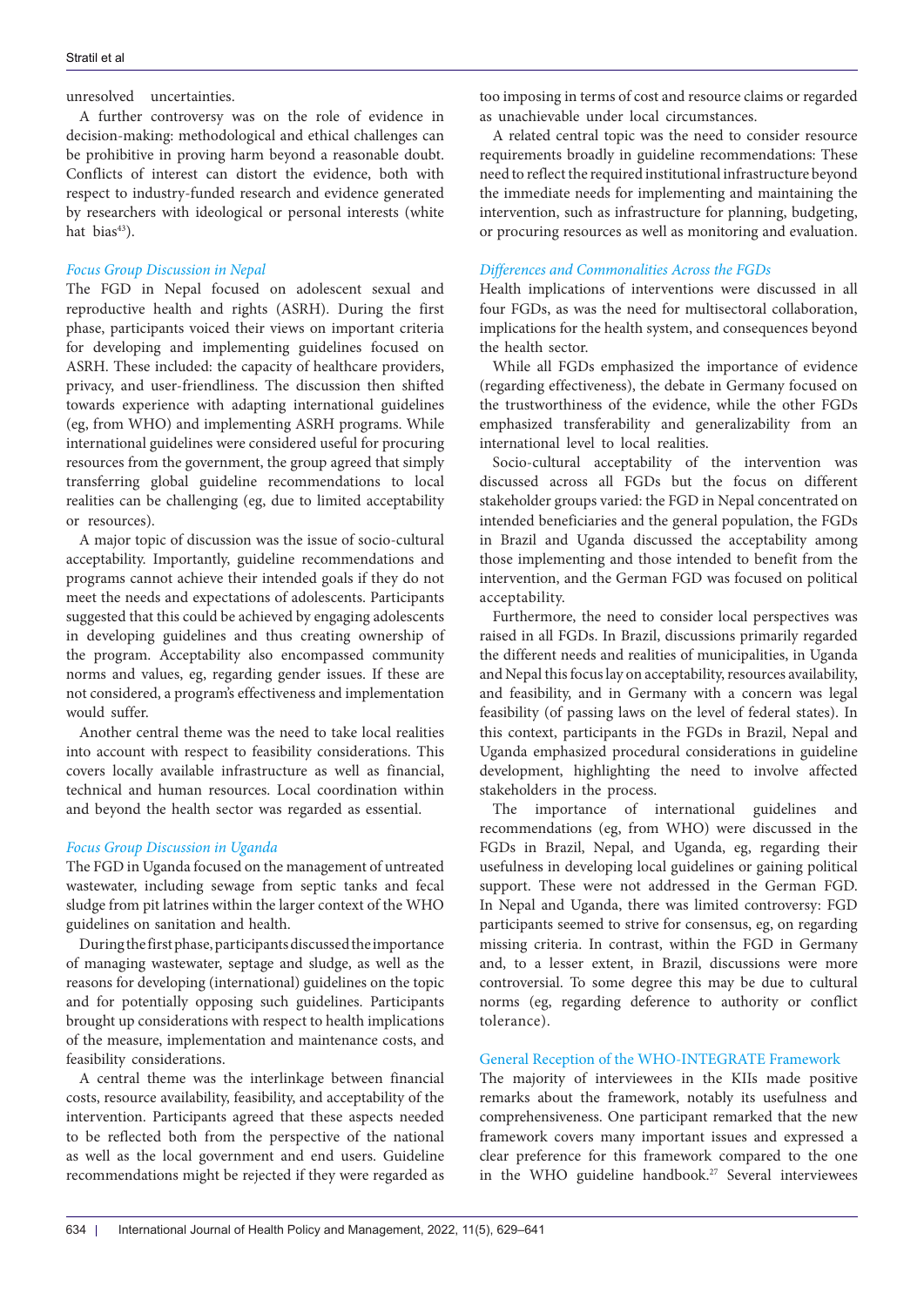explicitly stated that the criteria covered in the framework are important and none could or should be dropped in order to reduce the workload. Explicit positive statements were made regarding the new or expanded criteria *Societal implications, Balance of health benefits and harms, Equity, equality and nondiscrimination, Human rights and socio-cultural acceptability,*  and *Feasibility and health system considerations* and their subcriteria, for example:

*"I think that the framework in its new form with this additional guidance is really informative, and useful, and helpful to participants in these panels and hopefully leads to good recommendations"* (KII\_Methodologist).

One interviewee felt the WHO-INTEGRATE framework did not go far enough by following the same approach as the GRADE EtD framework, namely starting with a defined intervention, gathering evidence and deciding whether a recommendation should be made; accordingly, a more appropriate approach might be to focus on beneficiaries and ask what should be done to improve health and well-being. Another interviewee remarked that focusing on high quality, quantitative evidence of effectiveness for a clearly defined intervention and outcome may not be feasible for complex interventions.

It was also noted that many aspects in the framework were highly context-dependent and may therefore be less applicable in the development of global guidelines. Furthermore, two interviewees questioned the added value beyond current practice and implied that all newly added sub-criteria could also be addressed as part of the GRADE EtD framework. One interviewee, however, recognized that more explicit subcriteria could function as "signposts" for less experienced methodologists:

*"I like the idea of making it more explicit so that you do think of these things. But if you're quite a high-level expert, you would automatically do that […]"* (KII\_Methodologist).

Participants in all four FGDs made positive remarks regarding the framework and its criteria, notably their comprehensiveness. They explicitly mentioned the importance of separating individual and population perspectives regarding health benefits and harms, the range of feasibility considerations, and the broad perspective beyond mere health implications of an intervention. No general critical remarks about the framework were made in the FGDs.

## Suggestions Towards Modifying the WHO-INTEGRATE Framework

[Table 2](#page-7-0) provides an overview of suggestions for improvement derived from the KIIs or FGDs.

#### *Wording and Definitions*

Participants in the KIIs and FGDs made several specific suggestions to expand upon and offer more guidance on selected criteria and sub-criteria; notably the criterion *Societal implications* was described as "fuzzy and vague" along with the sub-criteria *Accordance with human rights, Environmental implications* and *Intrusiveness of the intervention*.

*"These [criteria] [...] 'impact on health system,' 'social* 

*impact,' they are very vague"* (KII\_WHO-Staff).

Other suggestions included rewording "impact" to "implications," distinguishing affordability more clearly from financial considerations, and clarifying the types of stakeholders that should be considered with respect to acceptability.

#### *Missing Aspects*

Several interviewees stated explicitly that no criterion seemed to be missing in the framework; others suggested that the framework might not be sufficiently conducive for reflecting on underserved populations and vulnerable groups. They further recommended that a legal expert should assess whether supportive legal environments were sufficiently covered.

FGD discussants noted several potentially missing aspects including intervention sustainability, reliability and quality of an intervention, and outcomes related to well-being, for instance:

*"The benefits […] we define as […] professional[s] and [..] that adolescent[s] would define [..] is different: The pleasure of being together with a partner, physical contacts, enjoying beer and cigarette for them is special. I am not sure if [these] benefits [are] considered"* (FGD\_Nepal).

Furthermore, participants in the FGDs discussed whether political feasibility (eg, political and administrative facilitators and barriers) was sufficiently covered, in particular in regard to political feasibility on the local administrative and political level.

#### *Order and Grouping of Criteria and Sub-criteria*

Several interviewees commented on the classification of *Patients'/beneficiaries' values in relation to health outcomes* as a sub-criterion. As this is a (main) criterion in the current EtD framework, $27$  some interviewees were concerned that this aspect may not receive enough attention if only addressed as a sub-criterion.

*"I feel like [patients'/beneficiaries' values in relation to health outcomes] is not really balance of benefits and harms. [...] So I wonder if maybe this can be part of the acceptability and values. Or something like that"* (KII\_WHO-Staff).

Discussants recommended a separation of *human rights and acceptability considerations* into two distinct criteria. Also, non-discrimination could be framed as a human rights consideration, rather than an aspect under *Equity and equality*. Furthermore, they suggested combining societal impact and health impact into one broad impact-oriented criterion.

## *Overlap, Redundancies and Delineation of Criteria and Subcriteria*

Several interviewees commented on blurred boundaries between criteria and sub-criteria, eg, between the criterion *Health equity, equality and non-discrimination* and the subcriterion *Social impact*, between the sub-criterion *Interaction with and impact on the health system* and the criterion *Financial and economic considerations,* as well as between acceptability considerations and the sub-criterion *Patients'/*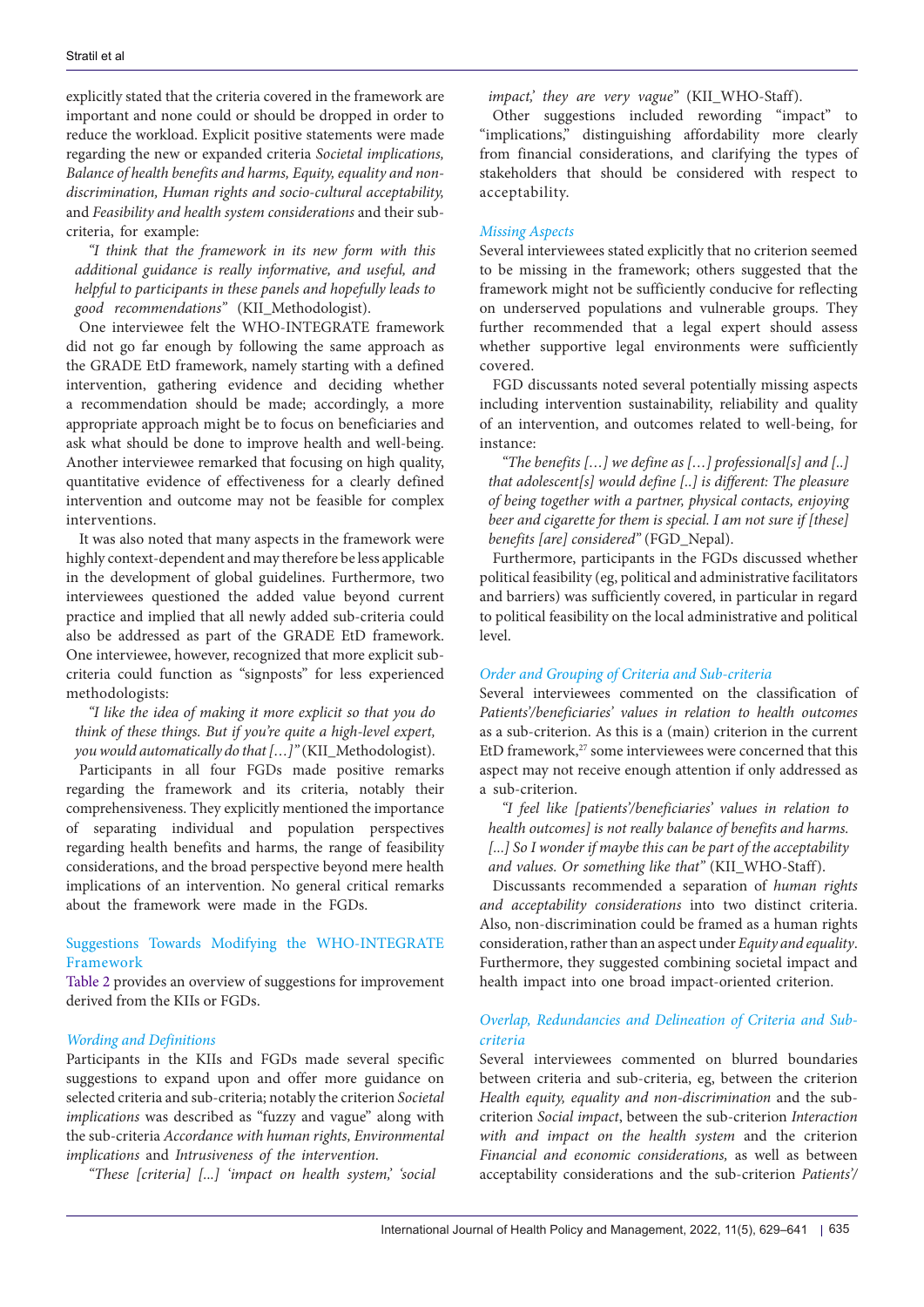#### <span id="page-7-0"></span>**Table 2.** Overview of Suggestions for Modifications of Framework, Criteria or Sub-criteria Based on FGDs and KIIs

|                                                                                      | Suggestions for Modifications of Framework, Criteria or Sub-criteria, Based on<br>Statements in One or More FGDs and/or KIIs |                        |                       |                                               |  |
|--------------------------------------------------------------------------------------|------------------------------------------------------------------------------------------------------------------------------|------------------------|-----------------------|-----------------------------------------------|--|
| <b>Criteria and Sub-criteria</b>                                                     | <b>Wording and</b><br><b>Definition</b>                                                                                      | <b>Missing Aspects</b> | Order and<br>Grouping | Overlap, Redundancy and<br><b>Delineation</b> |  |
| Balance of health benefits and harms                                                 |                                                                                                                              | <b>FGD</b>             |                       |                                               |  |
| Efficacy or effectiveness on health of individuals                                   | FGD                                                                                                                          | FGD                    |                       |                                               |  |
| Efficacy or effectiveness on health of population                                    |                                                                                                                              |                        |                       |                                               |  |
| Patients'/beneficiaries' values in relation to health outcomes                       | KII, FGD                                                                                                                     | KII                    | KII                   |                                               |  |
| Safety-risk-profile of intervention                                                  |                                                                                                                              |                        | FGD                   |                                               |  |
| Broader positive or negative health-related impacts                                  |                                                                                                                              |                        |                       |                                               |  |
| Human rights and socio-cultural acceptability                                        |                                                                                                                              | <b>FGD</b>             | <b>FGD</b>            |                                               |  |
| Accordance with universal human rights standards                                     | KII, FGD                                                                                                                     |                        |                       |                                               |  |
| Socio-cultural acceptability to beneficiaries and those                              | KII, FGD                                                                                                                     | KII                    |                       | KII, FGD                                      |  |
| Socio-cultural acceptability of intervention to the public and other<br>stakeholders | KII, FGD                                                                                                                     | FGD                    |                       |                                               |  |
| Impact on autonomy of concerned stakeholders                                         |                                                                                                                              |                        |                       |                                               |  |
| Intrusiveness of intervention                                                        | FGD                                                                                                                          | FGD                    |                       |                                               |  |
| Equity, equality and non-discrimination                                              | <b>FGD</b>                                                                                                                   | KII, FGD               |                       | <b>FGD</b>                                    |  |
| Impact on health equality and/or health equity                                       |                                                                                                                              |                        |                       |                                               |  |
| Distribution of benefits and harms of intervention                                   |                                                                                                                              |                        |                       |                                               |  |
| Affordability of intervention                                                        | KII                                                                                                                          |                        | FGD                   | KII                                           |  |
| Accessibility of intervention                                                        |                                                                                                                              |                        |                       |                                               |  |
| Lack of a suitable alternative                                                       |                                                                                                                              |                        |                       |                                               |  |
| Societal implications                                                                | KII, FGD                                                                                                                     |                        | <b>FGD</b>            |                                               |  |
| Social impact                                                                        | KII, FGD                                                                                                                     |                        |                       | KII                                           |  |
| Environmental impact                                                                 | KII, FGD                                                                                                                     |                        |                       |                                               |  |
| Financial and economic considerations                                                |                                                                                                                              |                        |                       |                                               |  |
| Financial impact                                                                     | KII                                                                                                                          | FGD                    |                       | FGD                                           |  |
| Impact on economy                                                                    |                                                                                                                              | FGD                    |                       |                                               |  |
| Ratio of costs and benefits                                                          |                                                                                                                              | FGD                    |                       |                                               |  |
| Feasibility and health system considerations                                         |                                                                                                                              |                        |                       |                                               |  |
| Legislation                                                                          |                                                                                                                              | KII                    |                       | FGD                                           |  |
| Leadership and governance                                                            | FGD                                                                                                                          | FGD                    |                       |                                               |  |
| Interaction with and impact on health system                                         | FGD                                                                                                                          | FGD                    |                       | KII                                           |  |
| Need for, usage of and impact on health workforce and human<br>resources             |                                                                                                                              | FGD                    |                       |                                               |  |
| Need for, usage of and impact on infrastructure                                      | FGD                                                                                                                          | FGD                    |                       |                                               |  |
| Quality of evidence (meta-criterion)                                                 |                                                                                                                              |                        |                       |                                               |  |
| Suggestions regarding missing criteria                                               |                                                                                                                              | FGD                    |                       |                                               |  |
| Suggestions regarding the order of criteria                                          |                                                                                                                              |                        |                       | FGD                                           |  |

Abbreviations: FGD, focus group discussion; KII, key informant interview.

An expanded version of this table is provided as a supplement. [Supplementary file 4](#page-11-0) details the suggested changes to the WHO-INTEGRATE framework based on KII and FGD, and [Supplementary file 5](#page-11-1) provides exemplary quotes based on the FGDs.

#### *beneficiaries' values in relation to health outcomes*.

*"I think it is just equity and non-discrimination and societal impact, there are some things that are overlapping. […] How would you really delineate?"* (KII\_WHO-Staff).

Participants in the FGDs whether the financial and economic as well as the resource considerations were adequately delineated in light of multiple payers on several geographical levels.

#### Relevance of Criteria and Sub-criteria Based on Focus Group Discussions Only

Depending on the theme and topic of the FGD, different criteria dominated the discussions; nevertheless, references to all six criteria were identified in all four FGDs ([Table 3](#page-8-0), [Supplementary file 6](#page-11-2)). For example, the FGD in Germany was dominated by the challenge to balance the intrusiveness of interventions and the resultant limitations inflicted on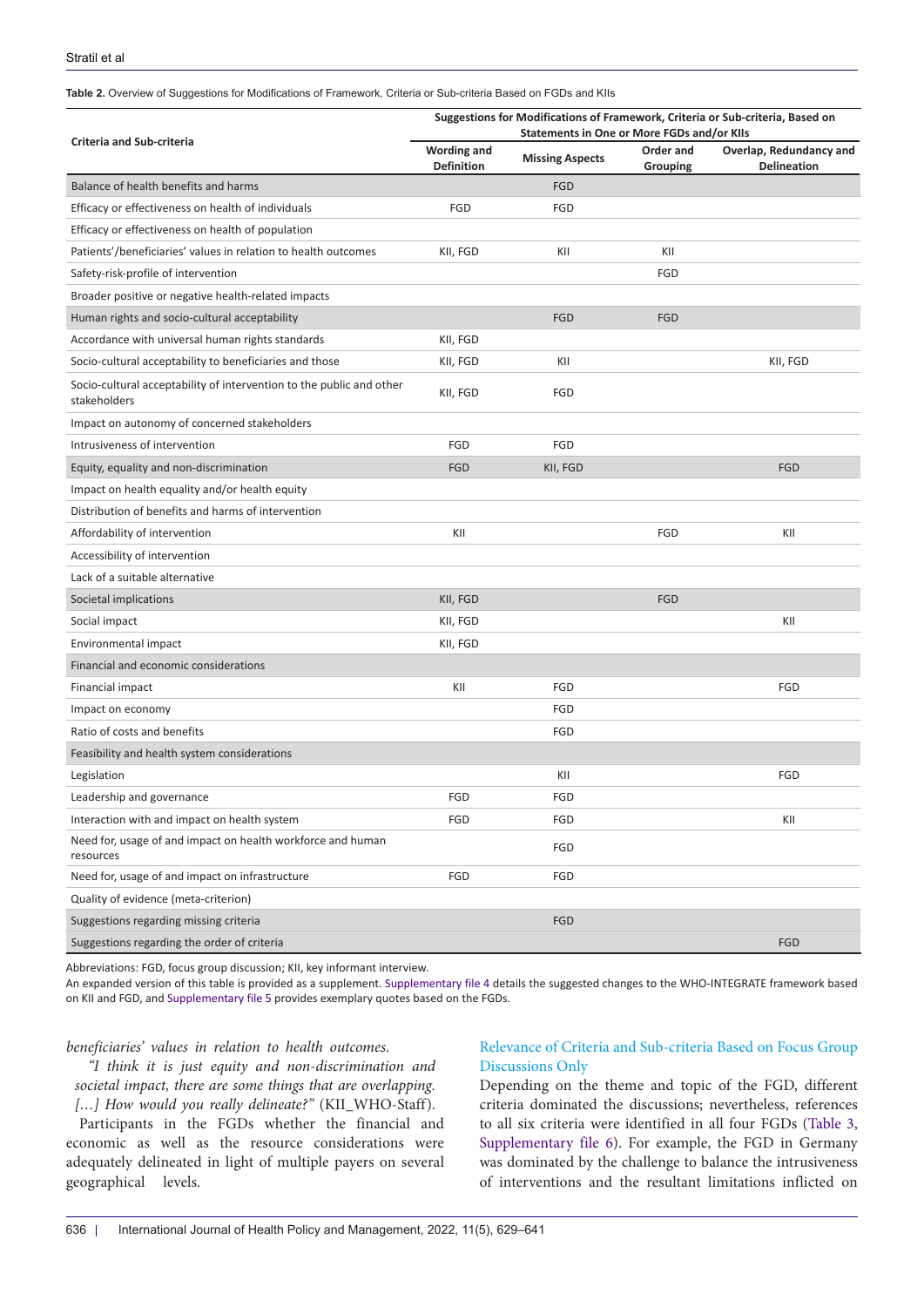| <b>Criteria and Sub-criteria</b>                                                  | <b>Brazil</b> | Germany | <b>Nepal</b> | Uganda     |
|-----------------------------------------------------------------------------------|---------------|---------|--------------|------------|
| Balance of health benefits and harms                                              | Yes           | Yes     | Yes          | <b>Yes</b> |
| Efficacy or effectiveness on health of individuals                                | Yes           |         |              |            |
| Efficacy or effectiveness on health of population                                 | Yes           |         |              | Yes        |
| Patients'/beneficiaries' values in relation to health outcomes                    |               | Yes     | Yes          |            |
| Safety-risk-profile of intervention                                               | Yes           |         |              |            |
| Broader positive or negative health-related impacts                               |               |         | Yes          | Yes        |
| Human rights and socio-cultural acceptability                                     | Yes           | Yes     | Yes          | <b>Yes</b> |
| Accordance with universal human rights standards                                  | Yes           |         |              | Yes        |
| Socio-cultural acceptability to beneficiaries and those                           | Yes           |         | Yes          | Yes        |
| Socio-cultural acceptability of intervention to the public and other stakeholders | Yes           | Yes     | Yes          |            |
| Impact on autonomy of concerned stakeholders                                      | Yes           | Yes     | Yes          | Yes        |
| Intrusiveness of intervention                                                     |               | Yes     |              | Yes        |
| Equity, equality and non-discrimination                                           | Yes           | Yes     | Yes          | Yes        |
| Impact on health equality and/or health equity                                    |               | Yes     |              | Yes        |
| Distribution of benefits and harms of intervention                                |               | Yes     |              | Yes        |
| Affordability of intervention                                                     | Yes           |         | Yes          | Yes        |
| Accessibility of intervention                                                     | Yes           | Yes     | Yes          | Yes        |
| Lack of a suitable alternative                                                    |               | Yes     |              |            |
| Societal implications                                                             | Yes           | Yes     | Yes          | Yes        |
| Social impact                                                                     |               |         | Yes          |            |
| Environmental impact                                                              |               |         |              | Yes        |
| Financial and economic considerations                                             | Yes           | Yes     | Yes          | Yes        |
| Financial impact                                                                  | Yes           |         | Yes          | Yes        |
| Impact on economy                                                                 |               | Yes     |              | Yes        |
|                                                                                   |               |         |              |            |

Ratio of costs and benefits Yes Yes Feasibility and health system considerations Theorem Constitutions of the Yes Yes Yes Yes Yes Yes Yes Yes Yes Legislation Yes Yes Yes Yes Leadership and governance Yes Yes

Quality of evidence (meta-criterion) Yes Yes Yes Yes

Need for, usage of and impact on health workforce and human resources Yes Yes Yes Yes Yes Yes Need for, usage of and impact on infrastructure Ves Theorem 2008 and the Ves Yes Yes Yes Yes Yes Yes Yes Yes Yes

<span id="page-8-0"></span>**Table 3.** Overview of Passages in the FGDs Containing a Reference to a Criterion or Sub-criteria Covered by the WHO-INTEGRATE Framework or Passages Mentioning a Criterion or Sub-criteria as Relevant for a Decision-Making Process

Abbreviations: FGD, focus group discussion; WHO, World Health Organization.

Interaction with and impact on health system Vesteral Analysis of Vesteral Analysis of Vesteral Analysis of Ves

individual liberties with the potential health impacts and the available evidence. However, not all sub-criteria were discussed in every FGD. For example, implications for the (natural) environment were only explicitly discussed in the FGD in Uganda (focused on wastewater management). The most discussed themes included various (health) implications of the intervention, acceptability, accessibility, and autonomy and feasibility considerations. When asked, participants from all four FGD judged the framework to cover their reasoning well.

*"I think everything here needs to be kept. You'd rather furnish the decision-makers with more information than they need than less. And as far as I'm concerned, whatever's in here would be really relevant"* (FGD\_Uganda).

## Implications for Using the WHO-INTEGRATE Framework in the WHO Guideline Development Process Based on Key Informant Interviews Only

Several interviewees were concerned that the complexity

and the additional workload associated with the WHO-INTEGRATE framework might be overwhelming for the guideline development process. This may lead to the process merely paying lip-service to criteria, such as *Societal implications*, and skipping over important domains. Budget constraints and limited time had to be considered when applying the framework.

*"I think that the guideline panels will find it [the expanded criteria and sub-criteria] more burdensome because to discuss all of these things will take longer. […] I think the panels get exhausted. They get tired and then they start skipping over, and they skip quite a lot"* (KII\_Staff).

In contrast, one interviewee stated that "cutting corners" to reduce the workload would diminish the value of the final product. This participant emphasized the need to raise the appropriate resources for a guideline to be "done right" and that using the framework as part of a well-coordinated process would not necessarily lead to a more expensive endeavor.

Several participants stressed the need for additional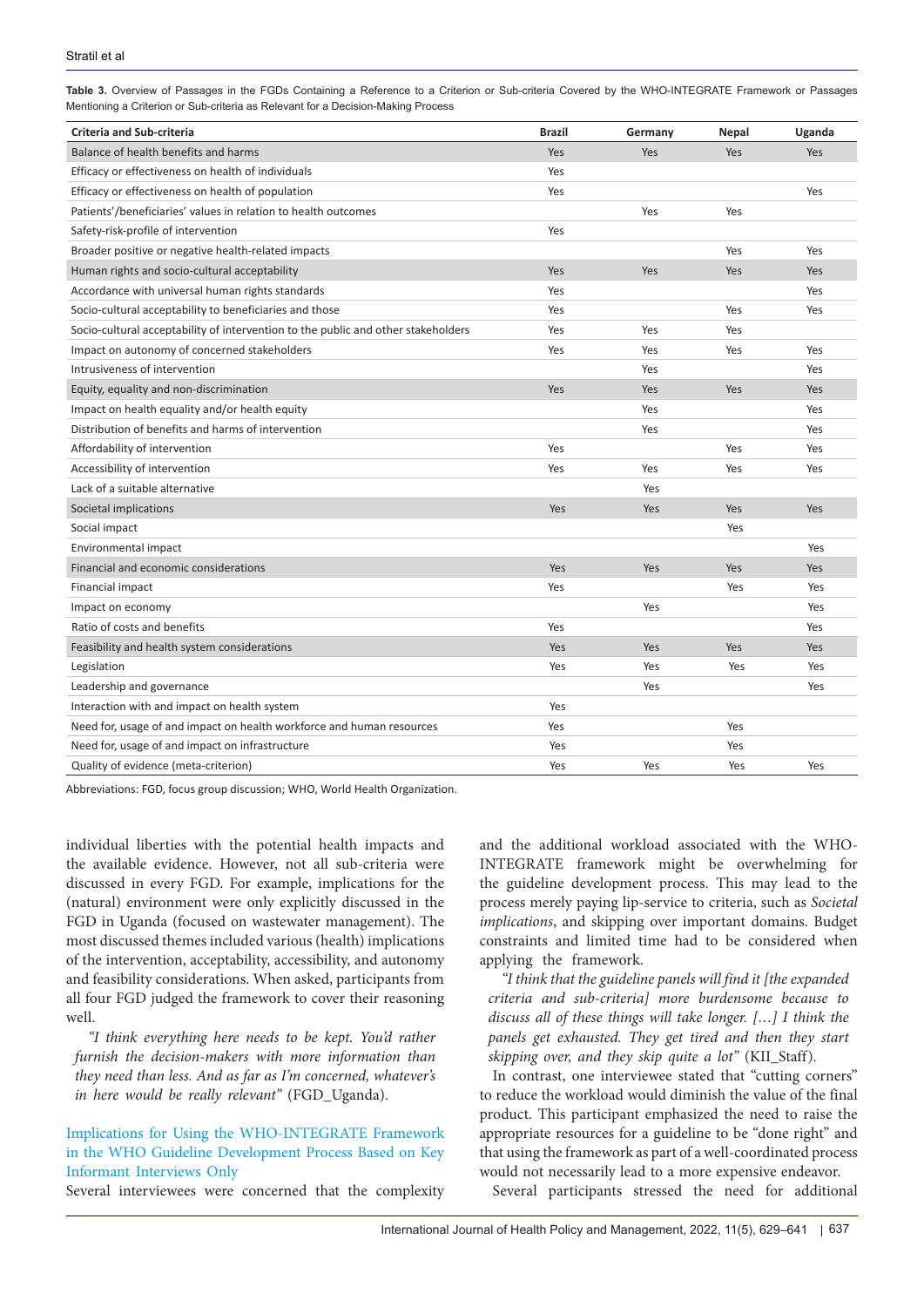guidance, including general guidance on how to apply the WHO-INTEGRATE framework and more specific guidance on how to select and interpret criteria and sub-criteria.

Several interviewees further remarked that identifying appropriate evidence eg, for *Health system and feasibility considerations*, *Financial and Economic considerations,* or *Societal impact* might be challenging due to limited availability, low certainty and high context-dependency of evidence.

#### **Discussion**

#### Discussion of Key Findings

In this qualitative study, we received feedback on the WHO-INTEGRATE framework from WHO guideline developers as well as national public health and health policy decisionmakers, and identified suggestions for modifications ([Table 2](#page-7-0), [Supplementary file 5](#page-11-1)). Overall, the framework, its underlying conceptualization and its comprehensive nature, as well as the detailed criteria and sub-criteria were positively received. Some key informants voiced concerns regarding the implications of applying this framework with its very comprehensive set of criteria in everyday guideline development processes. A need for practical guidance was emphasized.

All criteria and sub-criteria of the WHO-INTEGRATE framework were discussed or mentioned as relevant in at least one of the four FGDs ([Table 3\)](#page-8-0). Moreover, interviewees and participants in FGDs commented positively on the framework's comprehensiveness. The developers of the WHO-INTEGRATE framework considered the few criteria highlighted to be missing by KII or FGD participants to be covered, pointing to a need to revise wording and provide clarification (see below). Since the FGDs and KIIs did not identify relevant gaps, this outcome aligns with the A4R framework's<sup>17</sup> condition of relevance, which depends on decision-makers using the framework properly. Our findings therefore suggest that the criteria included in the WHO-INTEGRATE framework can be considered both comprehensive and relevant for real-world public health decision-making.

These findings are noteworthy in view of the heterogeneity of topics and settings in the FGDs and the diverse WHO guidelines selected for the KIIs [\(Table 3,](#page-8-0) [Supplementary file](#page-11-1) [5](#page-11-1)). Likely, the overview of systematic reviews of real world decision criteria,16,38 undertaken to develop the WHO-INTEGRATE EtD framework played an important role: within the included systematic reviews,  $9,10,44,45$  KIIs  $9,46,47$  and FGDs<sup>9,47-49</sup> were employed and the criteria used or suggested for use in these studies were similar to those discussed or mentioned in our KIIs and FGDs.<sup>16,38</sup>

Beyond the aspects explicitly mentioned in KIIs and FGDs, the developers of the WHO-INTEGRATE framework (JMS, ER, IBS) noted some additional domains where a modification of the framework may be warranted. For example, while "individual well-being" was reported as missing in one FGD, the developers considered this aspect covered by the broad WHO concept of health, which was a key building block towards the WHO INTEGRATE framework. Similarly, the broad conceptualization of health systems<sup>50</sup> (beyond healthcare systems) may not have been clear to all participants and may warrant changes in wording and definitions. Furthermore, in a future revision process the sub-criteria legislation and leadership and governance may need to be more fully described and the criteria relating to availability, accessibility or lack of a suitable alternative may need to be refined with reference to complex public health interventions (eg, labeling interventions).

A concern voiced in the KIIs was the potential additional burden that the use of the WHO-INTEGRATE framework could impose on the guideline development process. This concern was not expressed in the FGDs. These different perceptions are also reflected in the literature: On the one hand, not adequately considering relevant criteria and the views of public health and health policy decision-makers as end-users was found to be a barrier to guideline adherence and implementation.<sup>51,52</sup> On the other hand, the balancing act between rigorous methods and finite resources, notably limited time, repeatedly emerged as an obstacle in structured decision-making processes such as guideline development,<sup>53,54</sup> and the necessity of pragmatic approaches is frequently emphasized.53-55 As highlighted in the publication of the WHO-INTEGRATE framework version 1.0,<sup>16</sup> one solution to resolving the conflict between the comprehensiveness and granularity of the framework (both well-received) and the implications for guideline development (viewed with some concern) is to insist on a broad approach by considering all six criteria as well as the meta-criterion *quality of evidence* while allowing for much flexibility in terms of sub-criteria to be considered and evidence to be collected towards these (or not $)$ .<sup>56</sup>

While EtD frameworks can support decision-makers in identifying relevant criteria for public health and health policy decisions, this does not supersede the need to address the value-laden nature of these decisions in other parts of the process.16 The substantive criteria put forward in the WHO-INTEGRATE framework need to be integrated with procedural considerations that address issues of fairness, participation, transparency and the right to appeal, 6,14,17,22 eg, as suggested in what is referred to as evidence-informed deliberative processes.6,14,57 Major efforts should be made to achieve a balanced composition of the committee preparing for or making decisions, and to ensure representation of affected stakeholders. A balanced committee using an appropriate framework is poised to produce fair and reasonable decisions that are perceived as acceptable and legitimate – a point emphasized by interviewees and participants in the FGDs alike.

## Strengths and Limitations

This study followed a comprehensive and rigorous approach to capture the perspectives of those developing WHO guidelines and those potentially adapting and implementing WHO guidelines and/or developing national recommendations across four different countries and continents. Participants represented diverse roles and backgrounds, and two modes of obtaining insights (KIIs and FGDs) were pursued. While the development of other frameworks for structured decisionmaking58-62 mostly employed confirmatory approaches (eg,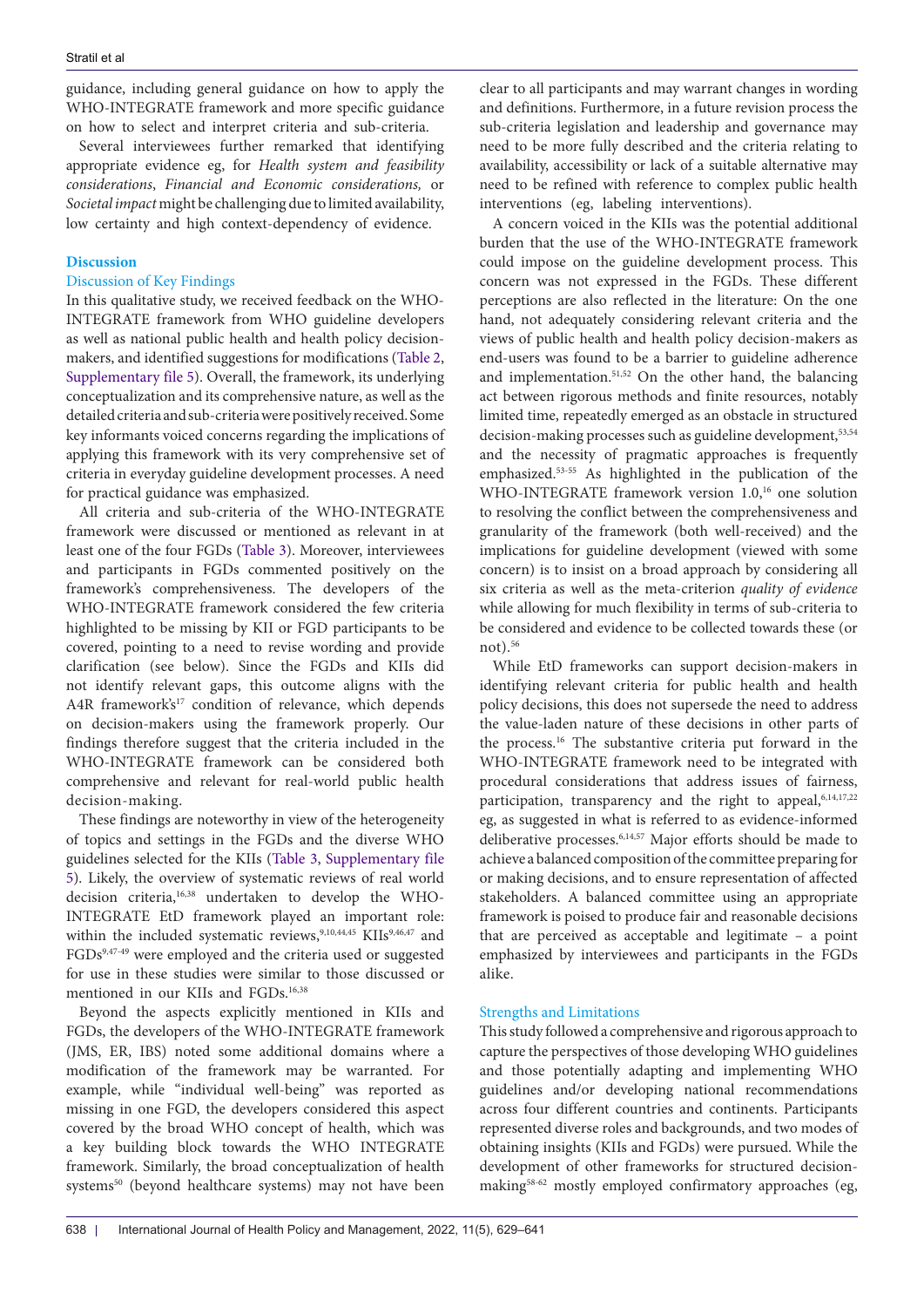surveys to rate the importance of criteria<sup>63</sup>), our FGDs pursued a more open-ended approach stimulating participants to reflect deeply on issues of relevance for a given topic and to discuss the framework, its structure and criteria more freely.

While the analysis was led by a researcher of German origin, data collection and analysis were conducted with local researchers to allow for an inter-cultural and interdisciplinary perspective. A thematic area and topic of relevance were proposed by local experts as the basis for the FGD in each country. Despite these strengths, the discussion represented a theoretical decision-making scenario, and criteria other than those discussed might arise in real-world decisionmaking. Two FGDs (Nepal and Brazil) were translated and it cannot be ruled out that nuances of the discussions were lost in translation, although efforts have been made to preserve the meaning in the process (eg, through contextualization of statements by local researchers and involvement of the local researchers in the analysis). A further limitation is that we did not systematically assess whether participants had financial or non-financial conflicts of interest in relation to the topic in all four FGDs, and analyzed how this may have affected their positioning in the discussion.

Given the multiple dimensions of heterogeneity present in the FGDs (notably in terms of countries and topics), it is difficult to assess whether saturation was reached. Due to the differences in the nature of the topics, the discussions focused on different aspects and criteria (eg, the FGD in Nepal concerned with sexual and reproductive health did not address environmental implications, while this was an important consideration in the FGD in Uganda concerned with the management of untreated wastewater).<sup>64</sup> Additional FGDs (among others in the WHO Western Pacific region) on an even broader set of topics might provide further considerations for advancing the framework. While we captured the perspective of a relatively small sample of users (four FGDs) and developers (nine KIIs), as discussed above, the WHO-INTEGRATE framework itself<sup>65</sup> builds on a much more comprehensive sample of similar real-world events.<sup>38</sup>

#### **Conclusion**

Our study suggests that the WHO-INTEGRATE framework can be a valuable resource for better-informed public health and health systems decisions. Reacting to the suggestions for improvement made by potential end-users, the developers are in the process of developing practical guidance for applying the WHO-INTEGRATE framework. Moreover, the applicability and added value of the framework will need to be tested in real-world guideline development and other decision-making processes, as planned with several upcoming WHO guidelines. The WHO-INTEGRATE framework was explicitly published as a living document. The findings presented here provide a valuable starting point to advance the framework towards a version 2.0.

#### **Acknowledgements**

The authors would like to thank all focus group participants and all key informants for their time and engagement. We are very grateful to Susan L. Norris, Anayda Portela, and Rebekah Thomas Bosco as well as other WHO staff for helping with the identification of suitable guidelines and key informants. Moreover, we would like to thank John Ssempebwa for facilitating the FGD in Uganda, and local assistants Monica Lima and Pedro Bossonario involved with supporting the authors AAM and CEMR in conducting the FGDs in Brazil. We are also grateful to the student assistants Sarah Thumbeck and Katja Krug for contributing to data analysis.

#### **Ethical issues**

Ethical approval was obtained from the Research Ethics Review Committees (RERC) of the WHO and the LMU Munich, as well as from local RERCs in Brazil, Nepal, and Uganda. All participants provided written and verbal consent prior to participation.

#### **Competing interests**

JMS and IBS: Developer of the WHO-INTEGRATE EtD framework. EAR: Developer of the WHO-INTEGRATE EtD framework, member of the GRADE Working Group. JMS reports grants from WHO Department of Maternal, Newborn, Child and Adolescent Health, personal fees from Bavarian Health and Food Safety Authority, other from Norwegian Agency for Development Cooperation (NORAD), during the conduct of the study.

#### **Authors' contributions**

JMS and EAR designed and directed the project with contribution from IBS. JMS developed with interview guide for KIIs with input from EAR and IBS. JMS and EAR recruited the participants with the help from Susan L. Norris, Anayda Portela, Rebekah Thomas Bosco, and other WHO staff. JMS conducted the KIIs. KII-transcripts were analyzed by JMS with contribution from IBS, ST, and KK. DP, JO; KES, CEMdR, AAM, MF suggested topic and recruited participants for the FGDs as well as prepared and facilitated focus group discussions. DP, JO, KES, CEMR, AAM, MF revised and adapted the discussion guide drafted by JMS. JS supported this process in Uganda and ML and PB supported the facilitation of the FGDs in Brazil. JMS, DP, SES, CEMR, and AAM conducted the FGDs. DP, JO, KES, CEMR, AAM transcribed, translated and contextualized the FGD-audio records. JMS analyzed the FGD transcripts with contribution with contribution from IBS, ST, and KK, as well as input from all authors. JMS took the lead in writing the manuscript with input from all authors. All authors provided critical feedback and helped shape the research, analysis and manuscript.

#### **Funding**

The WHO-INTEGRATE EtD Framework Version 1.0 was developed with funding provided by the WHO Department of Maternal, Newborn, Child and Adolescent Health through grants received from the United States Agency for International Development and the Norwegian Agency for Development Cooperation. We also gratefully acknowledge that JMS's position was funded by the Bavarian Health and Food Safety Authority, and that IBS's input was funded by the Norwegian Agency for Development Cooperation (NORAD). The United States Agency for International Development, the Bavarian Health and Food Safety Authority and NORAD did not have any influence on the research process or content of this manuscript.

#### **Authors' affiliations**

<sup>1</sup>Institute for Medical Information Processing, Biometry, and Epidemiology -IBE, LMU Munich, Munich, Germany. 2 Pettenkofer School of Public Health, Munich, Germany. <sup>3</sup>Save the Children, Kathmandu, Nepal. <sup>4</sup>The Water Institute, Department of Environmental Sciences and Engineering, The University of North Carolina at Chapel Hill, Chapel Hill, NC, USA. <sup>5</sup>National Supplementary Health Agency, Ministry of Health, Brasília, Brazil. <sup>6</sup>Department of Maternal-Infant Nursing and Public Health, College of Nursing, University of São Paulo, Ribeirão Preto, Brazil. <sup>7</sup>Department of Disease Control and Environmental Health, Makerere University School of Public Health, Kampala, Uganda. 8 Department of Global Health, Norwegian Institute of Public Health, Oslo, Norway. <sup>9</sup> Bavarian Health and Food Safety Authority, Munich, Germany.

#### **Supplementary files**

<span id="page-10-2"></span><span id="page-10-1"></span><span id="page-10-0"></span>[Supplementary file 1.](https://www.ijhpm.com/jufile?ar_sfile=45055) Interview Guide for KIIs and FGDs. [Supplementary file 2.](https://www.ijhpm.com/jufile?ar_sfile=45056) Details on KIIs and FGDs. [Supplementary file 3.](https://www.ijhpm.com/jufile?ar_sfile=45057) Coding Frames Used to Code Transcripts of KIIs and FGDs.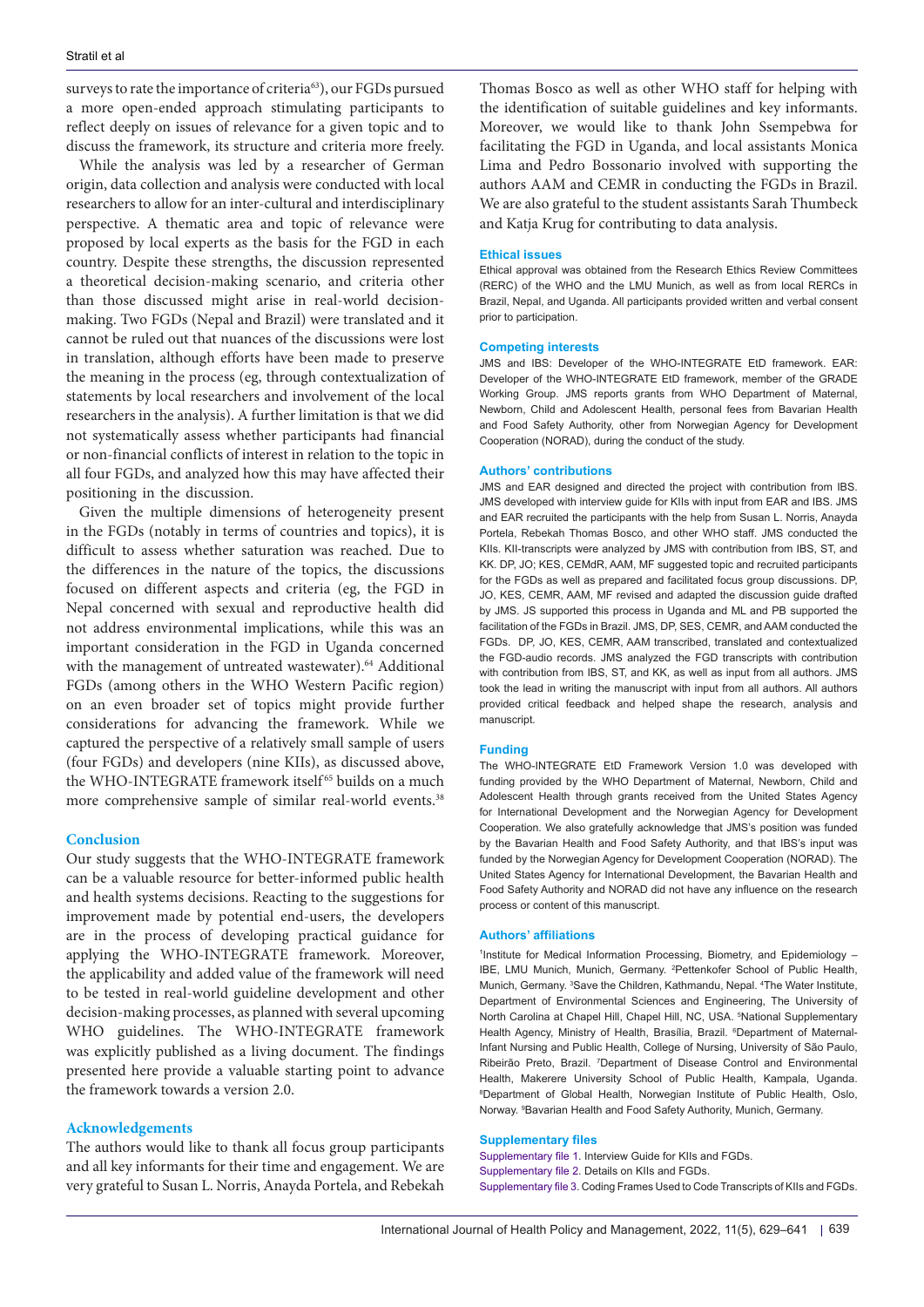<span id="page-11-0"></span>[Supplementary file 4](https://www.ijhpm.com/jufile?ar_sfile=45058). Suggested Changes to the WHO-INTEGRATE Framework Based on KIIs and FGDs.

<span id="page-11-1"></span>[Supplementary file 5](https://www.ijhpm.com/jufile?ar_sfile=45059). Suggested Changes to the WHO-INTEGRATE Framework Based on FGDs With Exemplary Quotes.

<span id="page-11-2"></span>[Supplementary file 6](https://www.ijhpm.com/jufile?ar_sfile=45060). Coverage of Decision Aspects Stated in the FGDs by Criteria and Sub-criteria of the WHO-INTEGRATE Framework.

#### **References**

- 1. Sanderson I. Intelligent policy making for a complex world: pragmatism, evidence and learning. *Polit Stud*. 2009;57(4):699-719. doi:[10.1111/j.1467-9248.2009.00791.x](https://doi.org/10.1111/j.1467-9248.2009.00791.x)
- 2. Petticrew M, Knai C, Thomas J, et al. Implications of a complexity perspective for systematic reviews and guideline development in health decision making. *BMJ Glob Health*. 2019;4(Suppl 1):e000899. doi:[10.1136/bmjgh-2018-000899](https://doi.org/10.1136/bmjgh-2018-000899)
- 3. Rutter H, Savona N, Glonti K, et al. The need for a complex systems model of evidence for public health. *Lancet*. 2017;390(10112):2602- 2604. doi[:10.1016/s0140-6736\(17\)31267-9](https://doi.org/10.1016/s0140-6736(17)31267-9)
- 4. Lewin S, Hendry M, Chandler J, et al. Assessing the complexity of interventions within systematic reviews: development, content and use of a new tool (iCAT\_SR). *BMC Med Res Methodol*. 2017;17(1):76. doi:[10.1186/s12874-017-0349-x](https://doi.org/10.1186/s12874-017-0349-x)
- 5. Hawe P, Shiell A, Riley T. Theorising interventions as events in systems. *Am J Community Psychol*. 2009;43(3-4):267-276. doi:[10.1007/s10464-009-9229-9](https://doi.org/10.1007/s10464-009-9229-9)
- 6. Baltussen R, Jansen MP, Mikkelsen E, et al. Priority setting for universal health coverage: we need evidence-informed deliberative processes, not just more evidence on cost-effectiveness. *Int J Health Policy Manag*. 2016;5(11):615-618. doi[:10.15171/ijhpm.2016.83](https://doi.org/10.15171/ijhpm.2016.83)
- 7. Baltussen R, Mikkelsen E, Tromp N, et al. Balancing efficiency, equity and feasibility of HIV treatment in South Africa - development of programmatic guidance. *Cost Eff Resour Alloc.* 2013;11(1):26. doi[:10.1186/1478-7547-11-26](https://doi.org/10.1186/1478-7547-11-26)
- 8. Kapiriri L, Lee NM, Wallace LJ, Kwesiga B. Beyond cost-effectiveness, morbidity and mortality: a comprehensive evaluation of priority setting for HIV programming in Uganda. *BMC Public Health*. 2019;19(1):359. doi[:10.1186/s12889-019-6690-8](https://doi.org/10.1186/s12889-019-6690-8)
- 9. Guindo LA, Wagner M, Baltussen R, et al. From efficacy to equity: literature review of decision criteria for resource allocation and healthcare decisionmaking. *Cost Eff Resour Alloc*. 2012;10(1):9. doi:[10.1186/1478-7547-10-9](https://doi.org/10.1186/1478-7547-10-9)
- 10. Youngkong S, Kapiriri L, Baltussen R. Setting priorities for health interventions in developing countries: a review of empirical studies. *Trop Med Int Health*. 2009;14(8):930-939. doi:[10.1111/j.1365-](https://doi.org/10.1111/j.1365-3156.2009.02311.x) [3156.2009.02311.x](https://doi.org/10.1111/j.1365-3156.2009.02311.x)
- 11. United Nations. *Transforming our World: The 2030 Agenda for Sustainable Development*. New York: United Nations; 2015.
- 12. Holm S. The second phase of priority setting. Goodbye to the simple solutions: the second phase of priority setting in health care. *BMJ*. 1998;317(7164):1000-1002.
- 13. Kapiriri L, Martin DK. A strategy to improve priority setting in developing countries. *Health Care Anal.* 2007;15(3):159-167. doi[:10.1007/](https://doi.org/10.1007/s10728-006-0037-1) [s10728-006-0037-1](https://doi.org/10.1007/s10728-006-0037-1)
- 14. Baltussen R, Jansen MPM, Bijlmakers L, et al. Value assessment frameworks for HTA agencies: the organization of evidenceinformed deliberative processes. *Value Health.* 2017;20(2):256-260. doi[:10.1016/j.jval.2016.11.019](https://doi.org/10.1016/j.jval.2016.11.019)
- 15. Norris SL, Rehfuess EA, Smith H, et al. Complex health interventions in complex systems: improving the process and methods for evidence-informed health decisions. *BMJ Glob Health.* 2019;4(Suppl 1):e000963. doi:[10.1136/bmjgh-2018-000963](https://doi.org/10.1136/bmjgh-2018-000963)
- 16. Rehfuess EA, Stratil JM, Scheel IB, Portela A, Norris SL, Baltussen R. The WHO-INTEGRATE evidence to decision framework version 1.0: integrating WHO norms and values and a complexity perspective. *BMJ Glob Health*. 2019;4(Suppl 1):e000844. doi[:10.1136/](https://doi.org/10.1136/bmjgh-2018-000844) [bmjgh-2018-000844](https://doi.org/10.1136/bmjgh-2018-000844)
- 17. Daniels N, Sabin J. The ethics of accountability in managed care reform. *Health Aff (Millwood).* 1998;17(5):50-64. doi[:10.1377/](https://doi.org/10.1377/hlthaff.17.5.50) [hlthaff.17.5.50](https://doi.org/10.1377/hlthaff.17.5.50)
- 18. Daniels N. Accountability for reasonableness. *BMJ*. 2000;321:1300- 1301. doi:[10.1136/bmj.321.7272.1300](https://doi.org/10.1136/bmj.321.7272.1300)
- 19. Daniels N, Sabin JE. Accountability for reasonableness: an update

*BMJ*. 2008;337:a1850. doi[:10.1136/bmj.a1850](https://doi.org/10.1136/bmj.a1850 )

- 20. Daniels N, Sabin J. *Just Health: Meeting Health Needs Fairly*. 1st ed. Cambridge: Cambridge University Press; 2008.
- 21. Daniels N, Sabin J. The ethics of accountability in managed care reform. *Health Aff (Millwood).* 1998;17(5):50-64. doi:[10.1377/](https://doi.org/10.1377/hlthaff.17.5.50) [hlthaff.17.5.50](https://doi.org/10.1377/hlthaff.17.5.50)
- 22. Friedman A. Beyond accountability for reasonableness. *Bioethics*. 2008;22(2):101-112. doi[:10.1111/j.1467-8519.2007.00605.x](https://doi.org/10.1111/j.1467-8519.2007.00605.x)
- 23. Singer PA, Martin DK, Giacomini M, Purdy L. Priority setting for new technologies in medicine: qualitative case study. *BMJ*. 2000; 321(7272):1316-1318. doi:[10.1136/bmj.321.7272.1316](https://doi.org/10.1136/bmj.321.7272.1316)
- 24. Tyler TR. Psychological perspectives on legitimacy and legitimation. *Annu Rev Psychol*. 2006;57:375-400. doi[:10.1146/annurev.](https://doi.org/10.1146/annurev.psych.57.102904.190038) [psych.57.102904.190038](https://doi.org/10.1146/annurev.psych.57.102904.190038)
- 25. Greenberg J, Folger R. Procedural justice, participation, and the fair process effect in groups and organizations. In: Paulus PB, eds. *Basic Group Processes*. New York, NY: Springer; 1983:235-256. doi:[10.1007/978-1-4612-5578-9\\_10](https://doi.org/10.1007/978-1-4612-5578-9_10)
- 26. Saltelli A, Giampietro M. What is wrong with evidence based policy, and how can it be improved? *Futures*. 2017;91:62-71. doi[:10.1016/j.](https://doi.org/10.1016/j.futures.2016.11.012) [futures.2016.11.012](https://doi.org/10.1016/j.futures.2016.11.012)
- 27. World Health Organization (WHO). *WHO Handbook for Guideline Development*. 2nd ed. Geneva, Switzerland: WHO; 2014.
- 28. Ham C. Priority setting in health care: learning from international experience. *Health Policy*. 1997;42(1):49-66. doi[:10.1016/s0168-](https://doi.org/10.1016/s0168-8510(97)00054-7) [8510\(97\)00054-7](https://doi.org/10.1016/s0168-8510(97)00054-7)
- 29. Niessen LW, Bridges J, Lau BD, et al. *Assessing the Impact of Economic Evidence on Policymakers in Health Care-A Systematic Review*. Rockville, MD: Agency for Healthcare Research and Quality (US); 2012.
- 30. Alonso-Coello P, Schünemann HJ, Moberg J, et al. GRADE Evidence to Decision (EtD) frameworks: a systematic and transparent approach to making well informed healthcare choices. 1: Introduction. *BMJ*. 2016;353:i2016. doi:[10.1136/bmj.i2016](https://doi.org/10.1136/bmj.i2016)
- 31. Baltussen R, Niessen L. Priority setting of health interventions: the need for multi-criteria decision analysis. *Cost Eff Resour Alloc*. 2006;4:14. doi:[10.1186/1478-7547-4-14](https://doi.org/10.1186/1478-7547-4-14)
- 32. Nutt PC. Surprising but true: half the decisions in organizations fail. *Acad Manag Perspect*. 1999;13(4):75-90. doi:[10.5465/](https://doi.org/10.5465/ame.1999.2570556) [ame.1999.2570556](https://doi.org/10.5465/ame.1999.2570556)
- 33. Robinson R. Limits to rationality: economics, economists and priority setting. Health Policy. 1999;49(1-2):13-26. doi[:10.1016/s0168-](https://doi.org/10.1016/s0168-8510(99)00040-8) [8510\(99\)00040-8](https://doi.org/10.1016/s0168-8510(99)00040-8)
- 34. Gigerenzer G. Decision making: nonrational theories. In: Smelser NJ, Baltes PB, eds. *International Encyclopedia of the Social & Behavioral Sciences*. Oxford: Elsevier Science; 2001:3304-3309.
- 35. Moberg J, Oxman AD, Rosenbaum S, et al. The GRADE Evidence to Decision (EtD) framework for health system and public health decisions. *Health Res Policy Syst*. 2018;16(1):45. doi[:10.1186/](https://doi.org/10.1186/s12961-018-0320-2) [s12961-018-0320-2](https://doi.org/10.1186/s12961-018-0320-2)
- 36. Djulbegovic B, Guyatt GH. Progress in evidence-based medicine: a quarter century on. *Lancet*. 2017;390(10092):415-423. doi:[10.1016/](https://doi.org/10.1016/s0140-6736(16)31592-6) [s0140-6736\(16\)31592-6](https://doi.org/10.1016/s0140-6736(16)31592-6)
- 37. Gopinathan U, Hoffman SJ. Institutionalising an evidence-informed approach to guideline development: progress and challenges at the World Health Organization. *BMJ Glob Health.* 2018;3(5):e000716. doi[:10.1136/bmjgh-2018-000716](https://doi.org/10.1136/bmjgh-2018-000716)
- 38. Stratil JM, Baltussen R, Scheel I, Nacken A, Rehfuess EA. Development of the WHO-INTEGRATE evidence-to-decision framework: an overview of systematic reviews of decision criteria for health decision-making. *Cost Eff Resour Alloc*. 2020;18:8. doi:[10.1186/s12962-020-0203-6](https://doi.org/10.1186/s12962-020-0203-6)
- 39. World Health Organization (WHO). *Consolidated Guideline on Sexual and Reproductive Health and Rights of Women Living with HIV*. Geneva, Switzerland: WHO; 2017.
- 40. World Health Organization (WHO). *Communicating Risk in Public Health Emergencies: A WHO Guideline for Emergency Risk Communication (ERC) Policy and Practice*. Geneva, Switzerland: WHO; 2018.
- 41. World Health Organization (WHO). *WHO Recommendations on Antenatal Care for a Positive Pregnancy Experience*. Geneva, Switzerland: WHO; 2014.